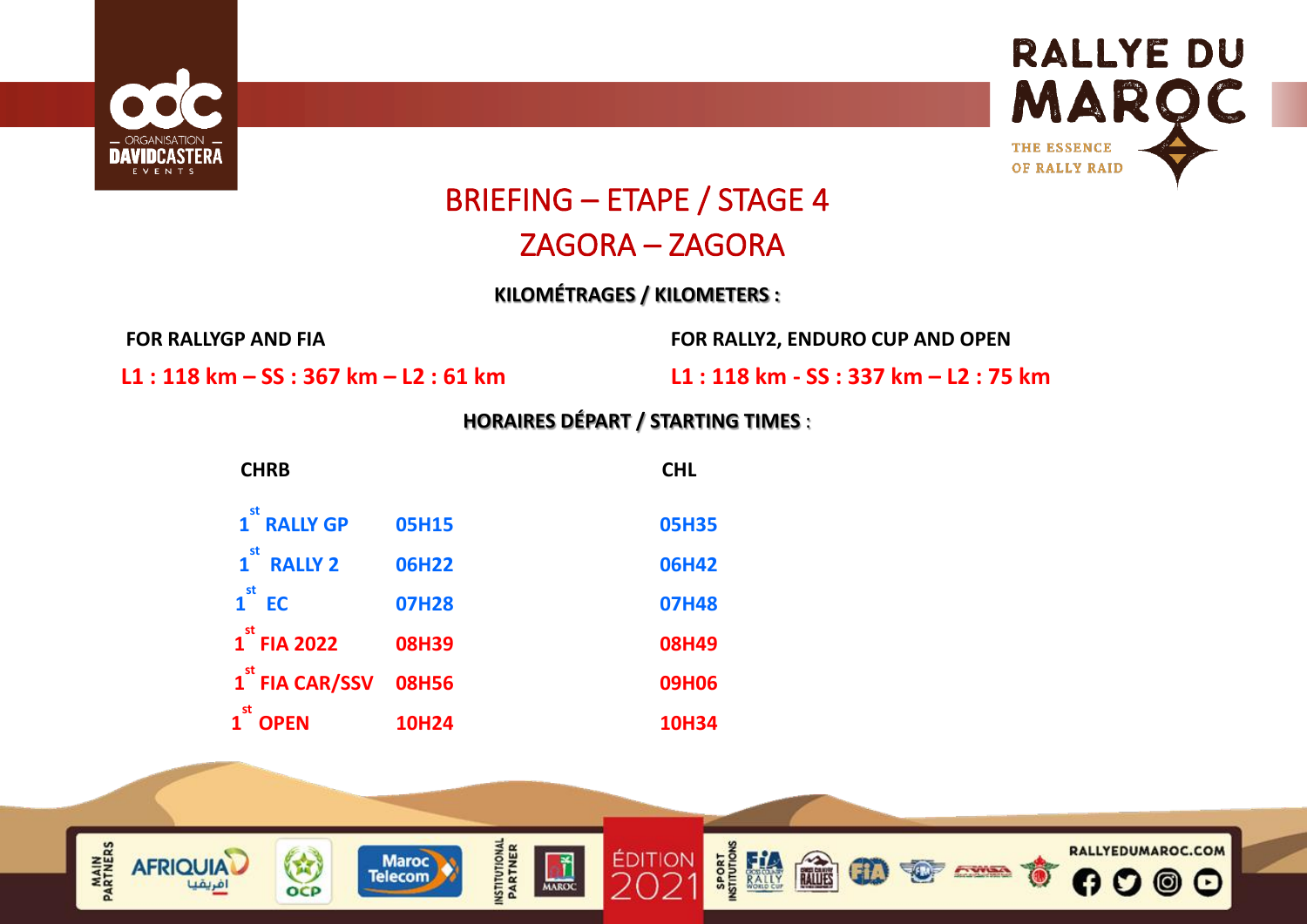



## DESCRIPTIF ETAPE 4

- 2 parcours différents / 2 different tracks
- Jusqu'au km 24, belle piste roulante / Until km 24, nice rolling track
- Km 24 à 70, piste rapide ondulée / Km 24 to 70, fast undulating track
- Km 70 à 105, nombreux oueds avec alternance de sable et de cailloux / Km 70 to 105, a lot of oueds with sand and stones
- Km 105 à 113, piste caillouteuse mauvaise/ Km 105 to 113, stony and bad track
- Km 113 à 120, dunettes / Km 113 to 120, small dunes
- Km 120 à 141, piste variée avec de nombreux cailloux / Km 120 to 141, varied track with many stones
- Km 141 à 160, piste rapide / Km 141 to 160, fast track
- Km 160 à 183, piste variée parfois mauvaise et caillouteuse / Km 191 to 196, varied track sometimes stony and bad

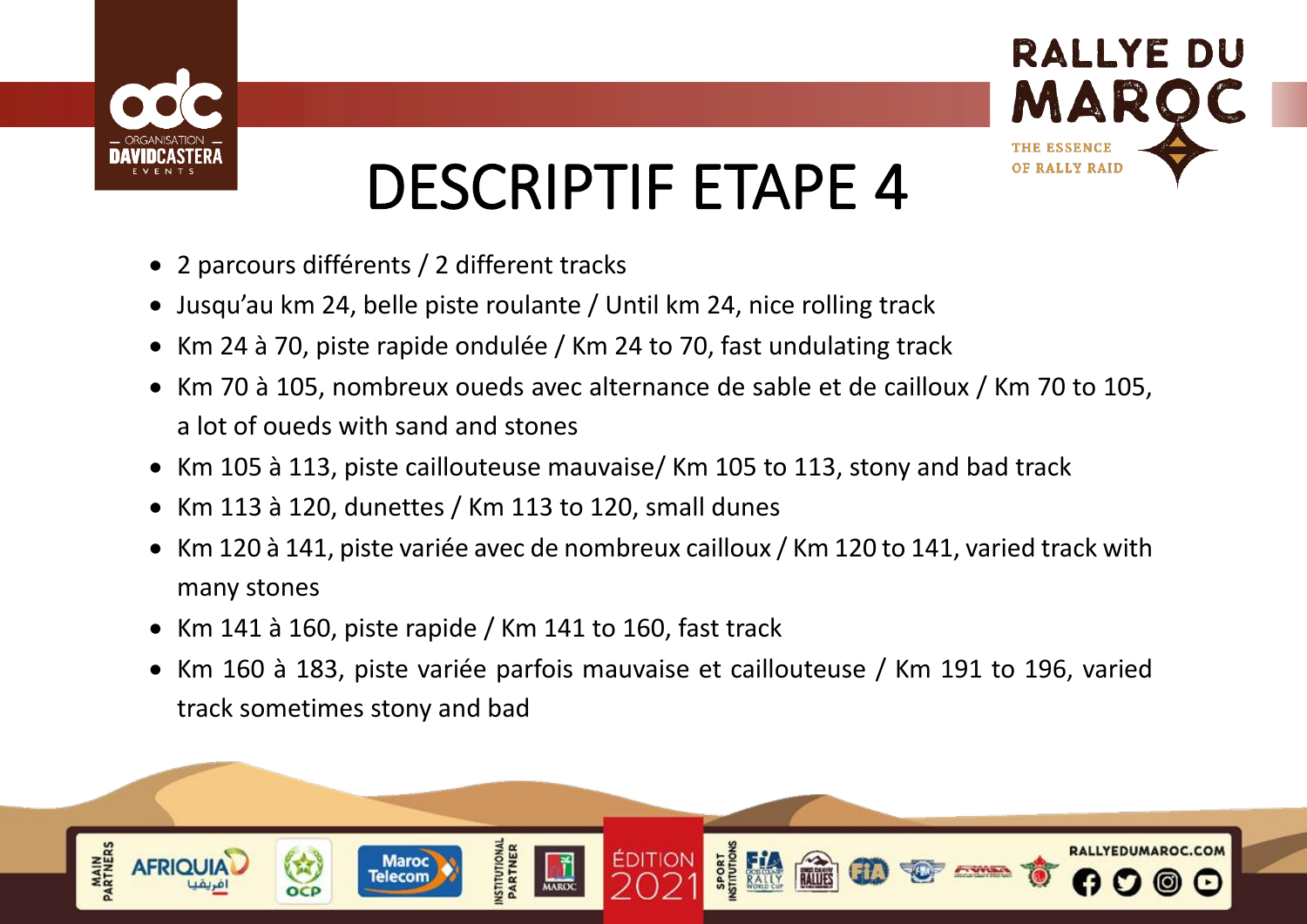



- Km 183 à 209, sable et dunettes / Km 183 to 209, sand and small dunes
- Km 209 à 225, piste rapide / Km 209 to 225, fast track
- Km 225 à 248, piste caillouteuse / Km 225 to 248, stony track
- Km 248 à 300, alternance de pistes rapides / km 248 to 300, alternating fast tracks
- Km 300 à 307, rio, sable et herbe à chameaux / Km 300 to 307, rio, sand and camel grass
- Km 307 à 327, pistes rapides / Km 307 to 327, fast tracks
- Km 327 à 331, herbe à chameaux, très mauvais !! / Km 327 to 331, camel grass, very bad !!
- Km 331 à 351, piste roulante / Km 331 to 351, rolling track
- Km 351 à ASS, piste mauvaise avec cailloux / Km 351 to ASS, bad track with stones

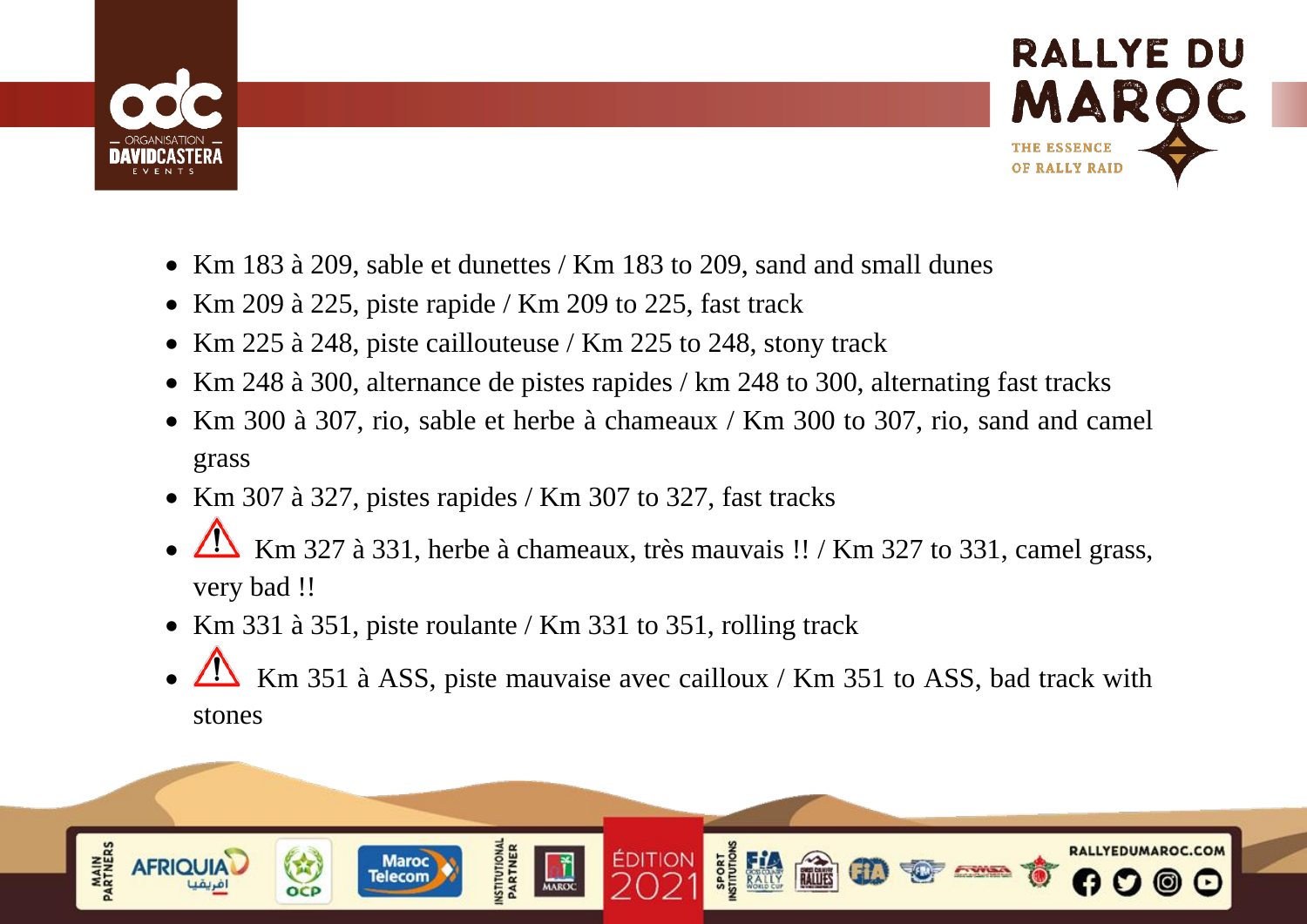



# POINTS D'ATTENTION A

- Km 32, DZ pour course de vélo / Km 32, DZ for bicycle race
- Km 80 à 110 prudence aux traces de la veille / Km 80 to 110 beware of the traces of the previous day
- Km 112, dunettes pas faciles sur 3 km / Km 112, small dunes, not easy during 3 km
- Km 197.80, sommet en danger !!! / Km 197.80 danger peak !!!
- 35 derniers km éprouvants ! / The last 35 km are tough !
- Nombreux croisements de pistes des étapes 2 et 3 / Numerous track crossings in stages 2 and 3
- Prudence ! Nombreux HP rapides, parfois piégeux / Be careful! Numerous fast off tracks, sometimes tricky
- Km 327, HP très mauvais !!! / Km 327, off track very bad !!!